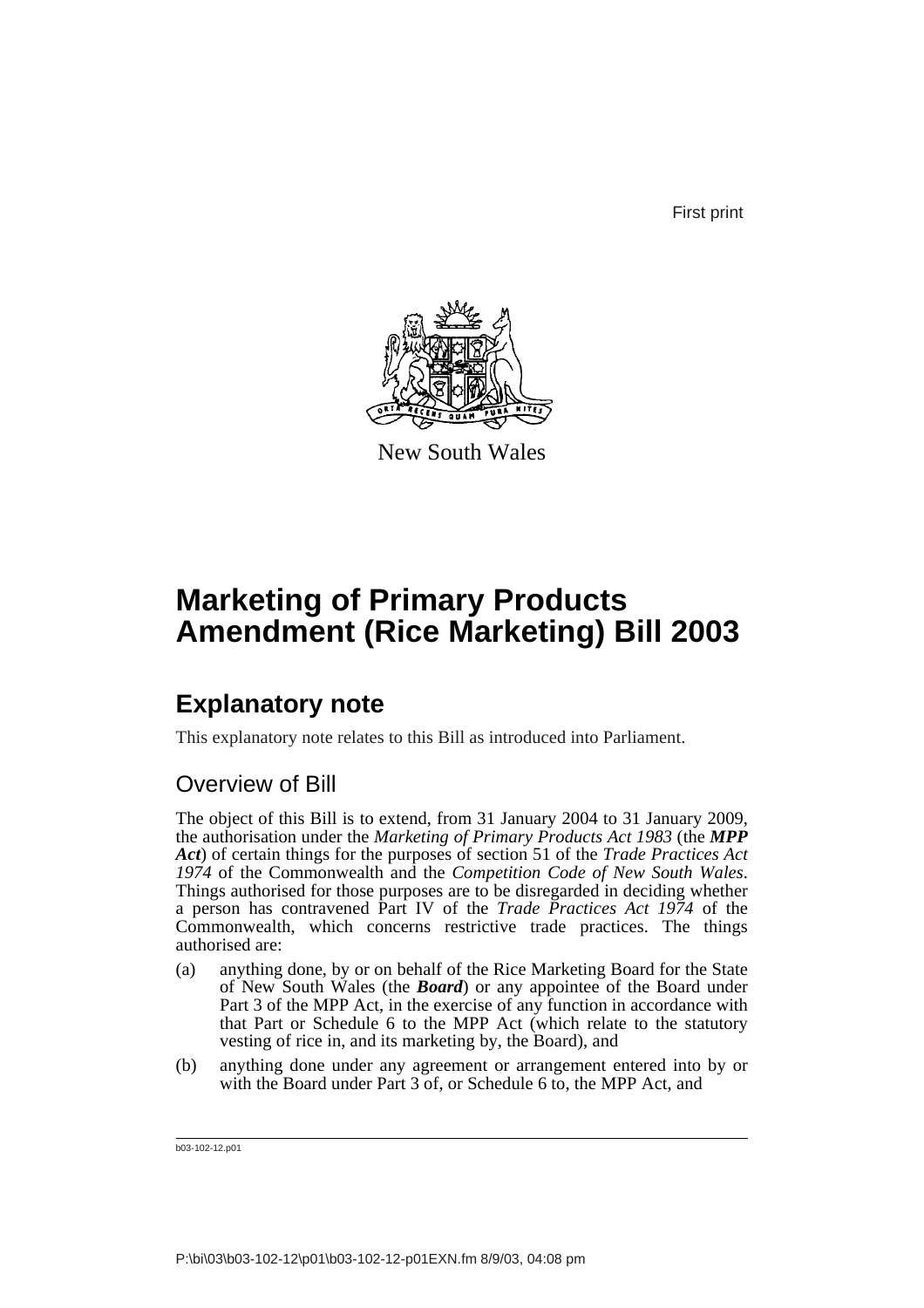Marketing of Primary Products Amendment (Rice Marketing) Bill 2003

Explanatory note

(c) anything done under a specified agreement between the Board and Ricegrowers' Co-operative Limited, relating to the whole of the annual New South Wales rice crop, as renewed and in force from time to time.

#### Outline of provisions

**Clause 1** sets out the name (also called the short title) of the proposed Act.

**Clause 2** provides for the commencement of the proposed Act on the date of assent.

**Clause 3** is a formal provision that gives effect to the amendments to the MPP Act set out in Schedule 1.

#### **Schedule 1 Amendments**

**Schedule 1 [1]** enables the making of regulations of a savings or transitional nature as a consequence of the enactment of the proposed Act.

**Schedule 1 [2]** makes the amendment that authorises, until 31 January 2009, actions by the Board or under agreements or arrangements entered into by the Board, as described in the Overview.

**Schedule 1 [3]** updates a reference to an agreement between the Board and Ricegrowers' Co-operative Limited that was replaced in 2001.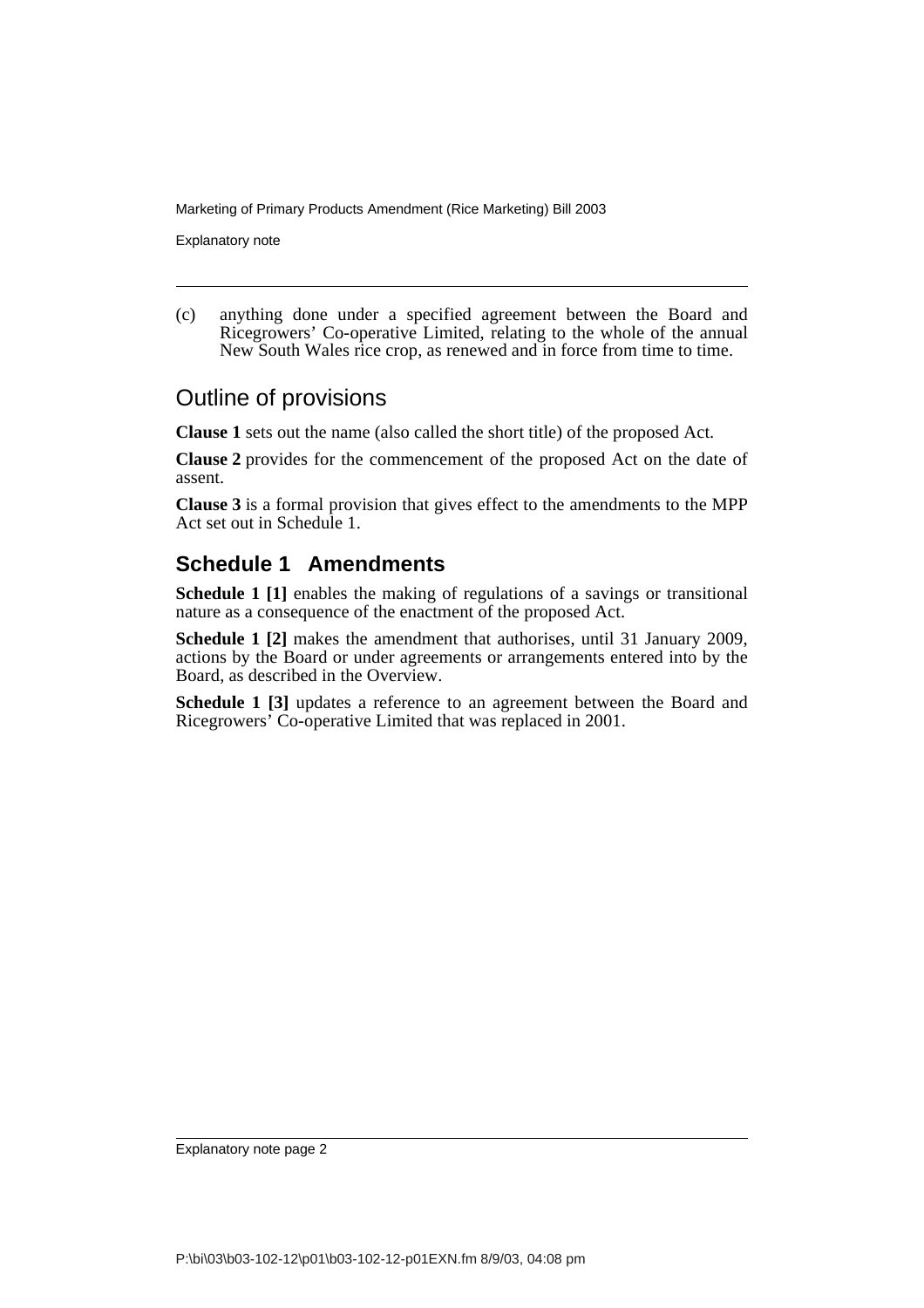First print



New South Wales

# **Marketing of Primary Products Amendment (Rice Marketing) Bill 2003**

### **Contents**

|   |                                                               | Page          |
|---|---------------------------------------------------------------|---------------|
|   | Name of Act                                                   |               |
|   | Commencement                                                  | 2             |
| 3 | Amendment of Marketing of Primary Products Act 1983<br>No 176 | $\mathcal{P}$ |
|   | Schedule 1 Amendments                                         | 3             |

b03-102-12.p01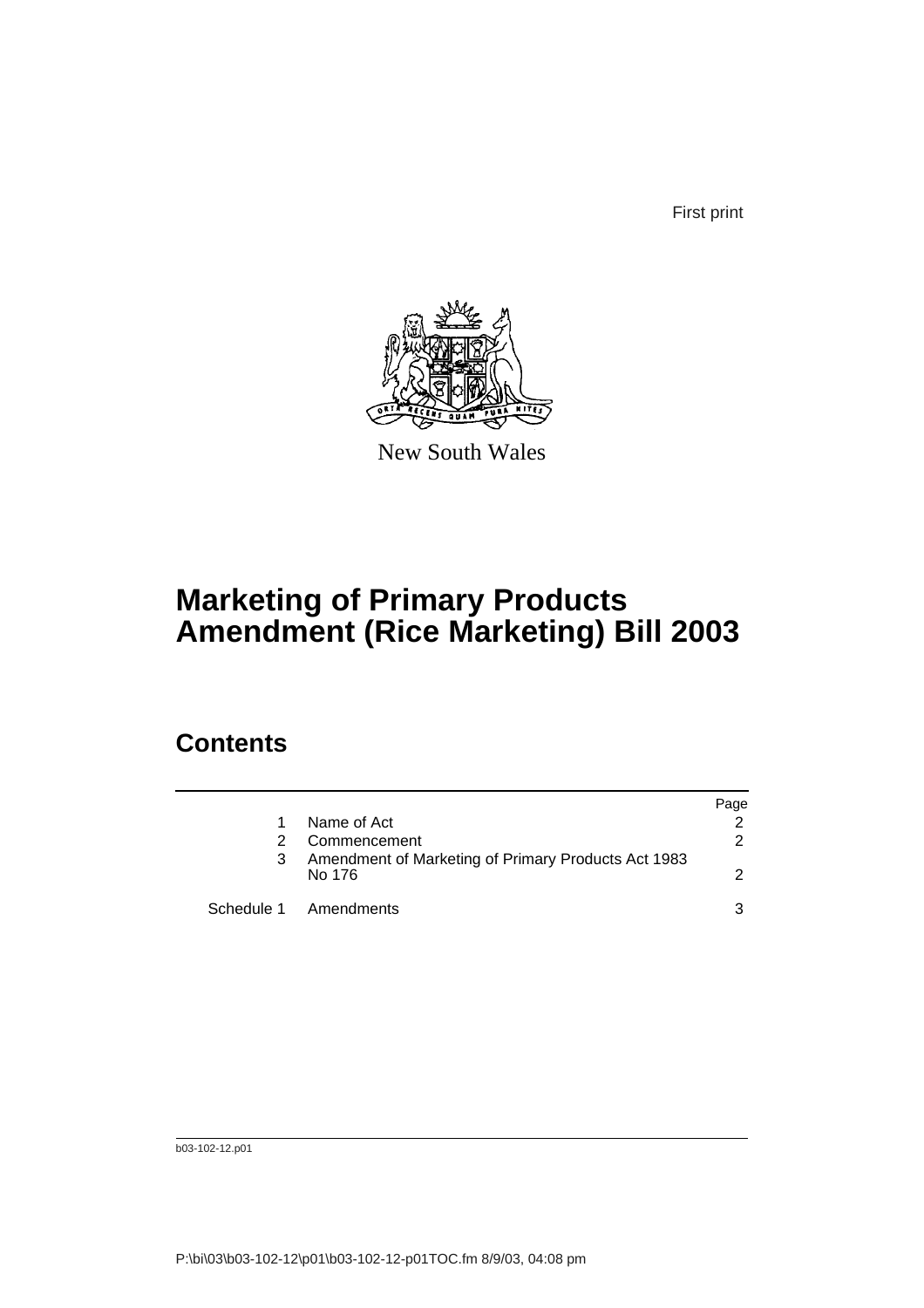#### Marketing of Primary Products Amendment (Rice Marketing) Bill 2003

**Contents** 

Page

Contents page 2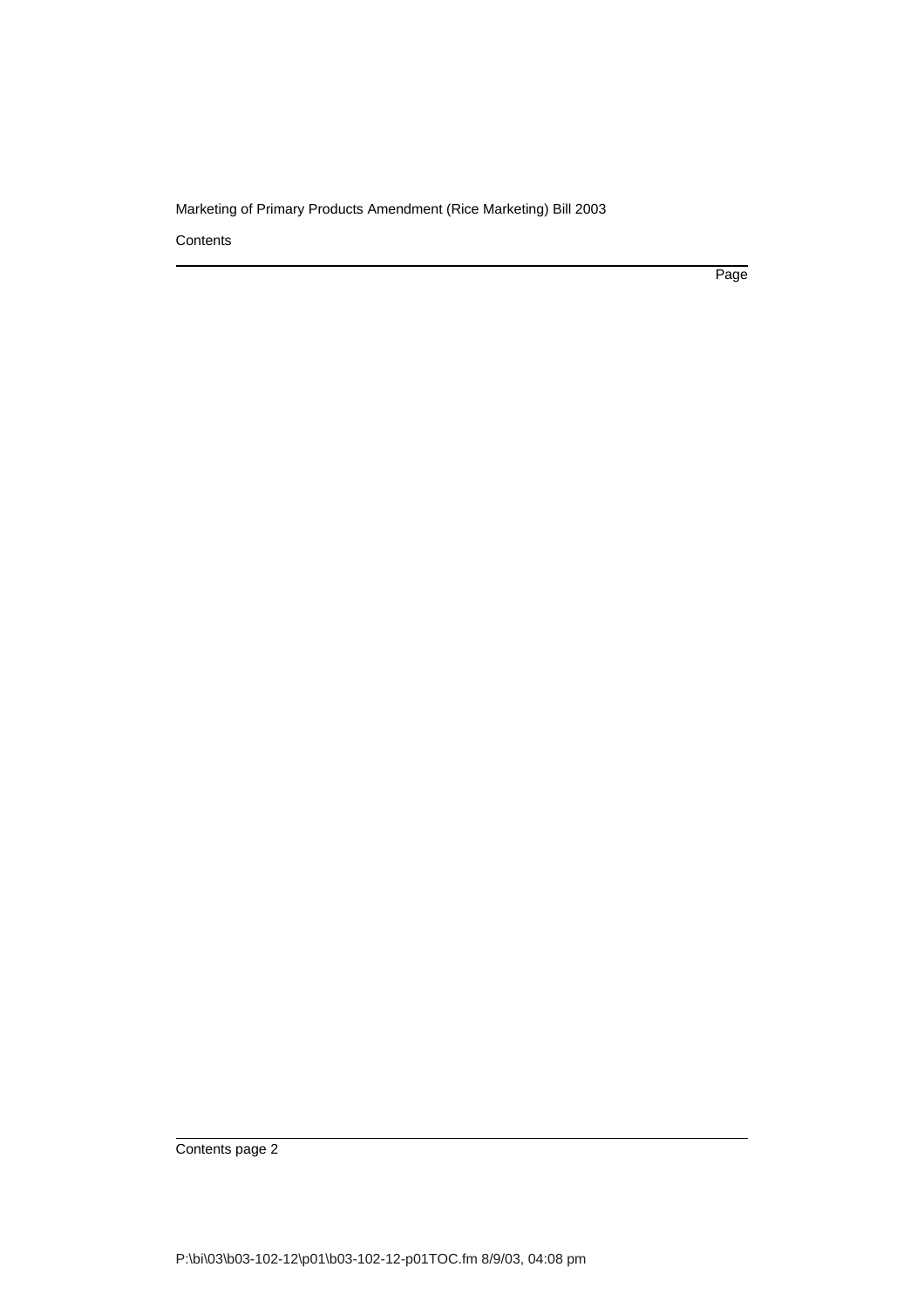

New South Wales

# **Marketing of Primary Products Amendment (Rice Marketing) Bill 2003**

No , 2003

#### **A Bill for**

An Act to amend the *Marketing of Primary Products Act 1983* to make provision with respect to the authorisation of certain rice marketing arrangements and agreements for the purposes of section 51 of the *Trade Practices Act 1974* of the Commonwealth and the *Competition Code of New South Wales*.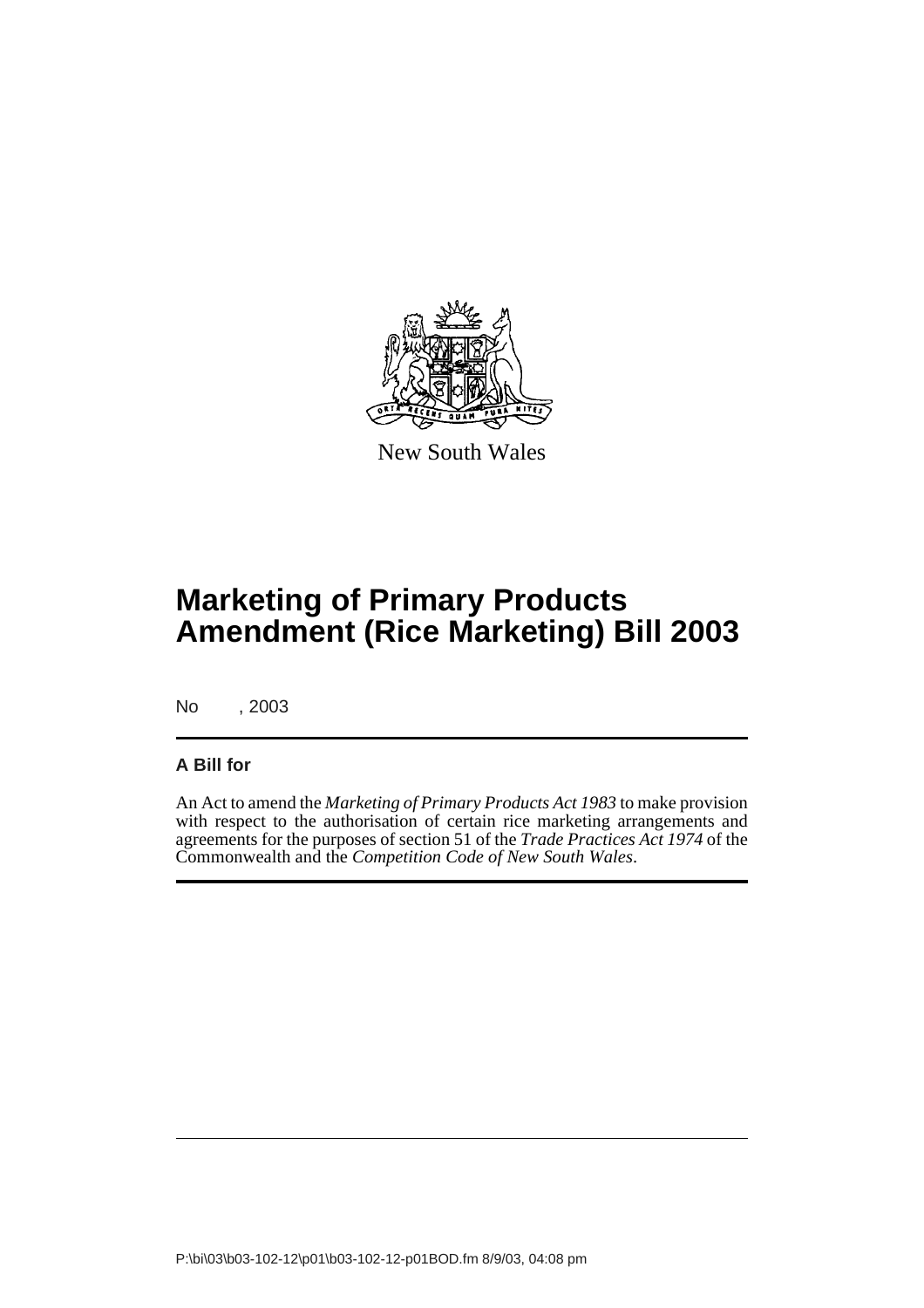<span id="page-5-2"></span><span id="page-5-1"></span><span id="page-5-0"></span>

| The Legislature of New South Wales enacts: |                                                                                       | $\mathbf{1}$   |
|--------------------------------------------|---------------------------------------------------------------------------------------|----------------|
| 1                                          | Name of Act                                                                           | 2              |
|                                            | This Act is the Marketing of Primary Products Amendment (Rice<br>Marketing) Act 2003. | 3<br>4         |
| 2                                          | <b>Commencement</b>                                                                   | 5              |
|                                            | This Act commences on the date of assent.                                             | 6              |
| 3                                          | Amendment of Marketing of Primary Products Act 1983 No 176                            | $\overline{7}$ |
|                                            | The Marketing of Primary Products Act 1983 is amended as set out<br>in Schedule 1.    | 8<br>9         |